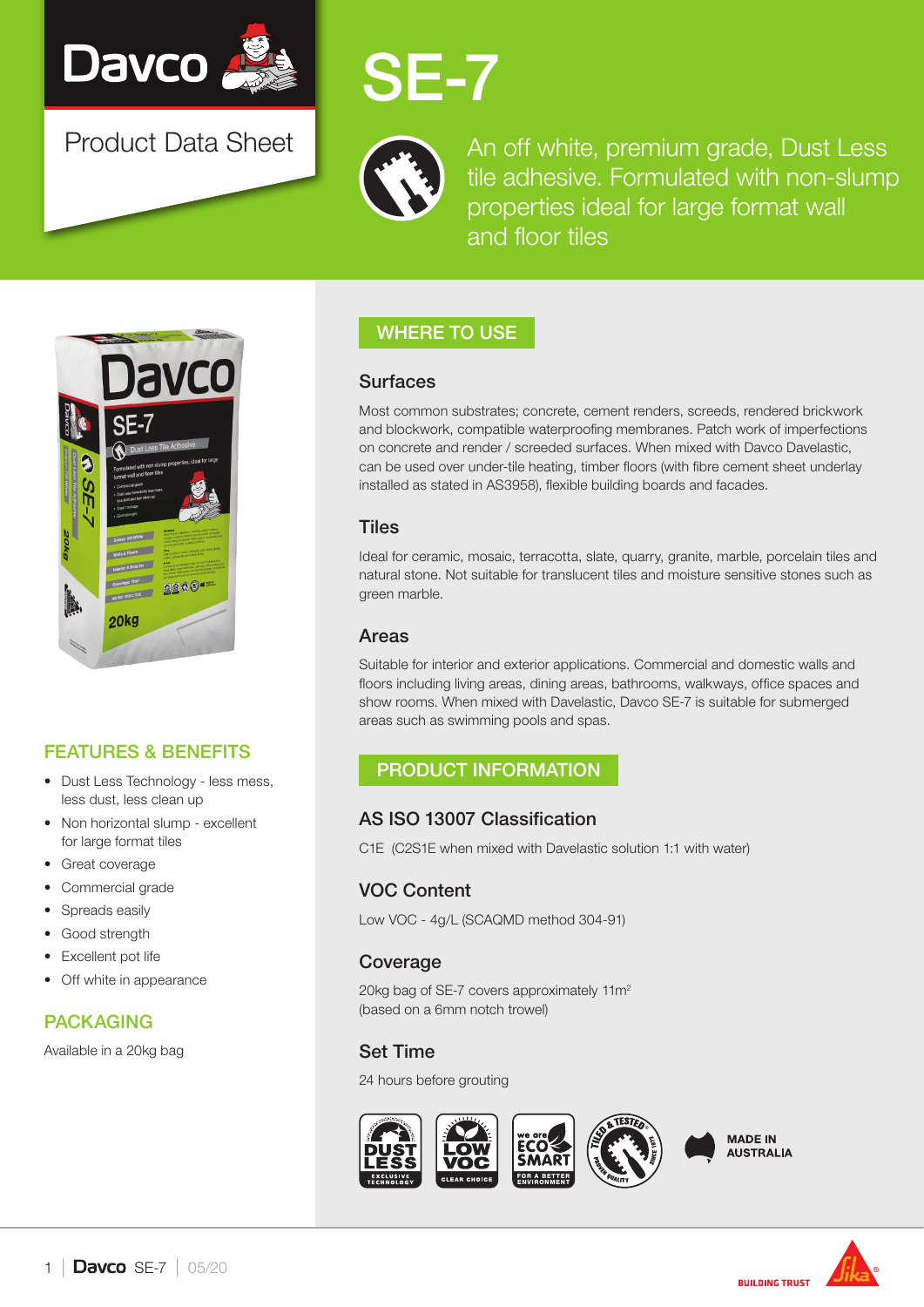

### DIRECTIONS FOR USE

- Test product in an inconspicuous area first
- It is essential to plan the area to be tiled, with inclusion of movement joints, in accordance with the Australian Standard AS3958.1 "Guide to the Installation of Ceramic Tiles." Failure to do so may result in drummy or lifting tiles. Make sure normal building or surface movement is accommodated by installing movement joints as follows:
	- Over movement joints in the substrate
	- At a junction between different substrate materials
	- At fixtures interrupting the tile surface e.g. columns
	- At internal vertical corners
	- Around the perimeter of the tiling system
	- At a maximum of 4.5m centres, in a grid pattern
	- Movement joints should be kept free from dirt and adhesive droppings
	- All movement joints can be filled with Davco Elite Silicone or polyurethane type fillers
- Select a trowel with an appropriate square-notch size for the size and type of tile, as per the following:

| <b>TILE SIZE</b>                                   | <b>TROWEL NOTCH SIZE</b>              | <b>BACK BUTTERING</b><br><b>REQUIRED</b> |
|----------------------------------------------------|---------------------------------------|------------------------------------------|
| Mosaic tiles                                       | 6 <sub>mm</sub>                       |                                          |
| Wall tiles up to 150 x 150mm                       | 6mm                                   |                                          |
| Wall/floor tiles 150 x 150mm<br>and over           | 10 <sub>mm</sub>                      |                                          |
| 400 x 400mm and over                               | 12mm                                  |                                          |
| Any tile size with uneven<br>back, lugs or grooves | As above, dependent<br>upon tile size |                                          |

#### SURFACE PREPARATION

- All surfaces must be installed according to manufacturer's instructions and relevant Australian Standard(s) and be structurally sound, dry, clean and free from movement, oil, grease, wax, sealers, curing compounds, release agents and any other loose or contaminating material. Thoroughly clean old surfaces, or new surfaces that have been treated, prior to tiling
- Deeply contaminated surfaces must be scabbled / abraded to a clean, sound surface. Expose at least 80% of the original substrate of painted surfaces
- Surfaces should be prepared and primed as per the following:

| <b>SUBSTRATE</b>                                                                                                    | <b>SPECIFIC REQUIREMENTS</b>                                                                               | <b>PRIMING</b>                                                                         |
|---------------------------------------------------------------------------------------------------------------------|------------------------------------------------------------------------------------------------------------|----------------------------------------------------------------------------------------|
| Concrete - wood float<br>finish (rough)                                                                             | Cured minimum 6 weeks                                                                                      | Prime with Davco<br>PrimeX or Ultraprime                                               |
| Concrete - steel trowel<br>finish (smooth)                                                                          | Cured minimum 6 weeks<br>Free of laitance (not flaking)                                                    | Prime with Davco<br>PrimeX                                                             |
| Rendered brick /<br>blockwork - wood float<br>finish (rough)                                                        | Cured minimum 7 days<br>Sound (not drummy or<br>cracked)                                                   | Prime with Davco<br>PrimeX or Ultraprime                                               |
| Screed - wood float<br>finish (rough)                                                                               | Cured minimum 7 days<br>Sound (not drummy or<br>cracked)                                                   | Prime with Davco<br>PrimeX or Ultraprime                                               |
| Fibre cement sheet,<br>plasterboard                                                                                 | Correctly and firmly fixed                                                                                 | Prime with Davco<br>PrimeX or Ultraprime                                               |
| Compressed fibre<br>cement sheet                                                                                    | Correctly and firmly fixed                                                                                 | Prime with Davco<br>PrimeX                                                             |
| Timber floor                                                                                                        | Correctly and firmly fixed with<br>ceramic tile underlay and<br>mixed with Davco Davelastic<br>$1:1$ ratio | Prime with Davco<br>PrimeX                                                             |
| Existing ceramic<br>tiles (provided tile<br>is not sealed or in a<br>submerged area, such<br>as swimming pools)     | Securely bonded existing<br>tiles (not drummy)                                                             | Prime with Davco<br><b>Ultrabond (See</b><br><b>Ultrabond Technical</b><br>Data sheet) |
| Other difficult / non<br>absorbent substrates<br>(e.g. contaminated /<br>old flooring adhesive or<br>tile adhesive) | Where not feasible to remove                                                                               | Prime with Davco<br>Ultrabond                                                          |

#### MIX PREPARATION Mix Process

| SITUATION / REQUIREMENT | <b>MIX REQUIREMENTS PER 20KG</b> |
|-------------------------|----------------------------------|
| General applications    | 6L of clean, potable water       |

- 1. Measure the right amount of clean, potable water (or diluted Davelastic solution) into a clean bucket.
- 2. Slowly add the powder into the water while mixing with a mixing paddle attached to a drill. Do not mix by hand.
- 3. Continue to mix for several minutes until a creamy consistency is achieved, free of lumps of powder.
- 4. Allow mixture to stand for 5 minutes, remix then use the adhesive.